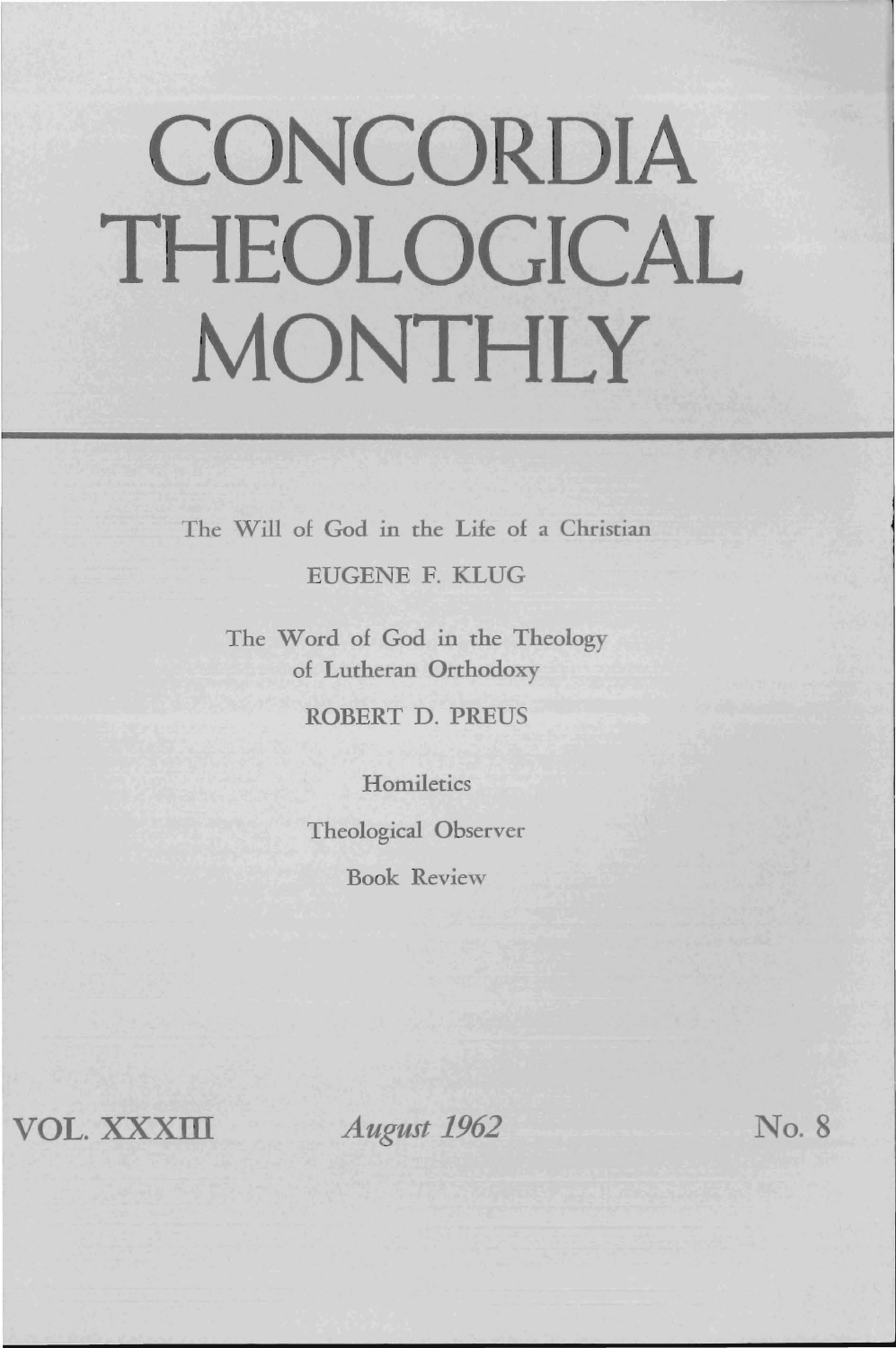# PAPYRUS XIV: SOME FEATURES OF OUR OLDEST TEXT OF LUKE

Under this heading the *Catholic Biblical Quarterly* (April 1962) discusses, among various other older papyri, in particular Papyrus Bodmer XIV, which is owned by the Bibliothèque Bodmer at Cologny near Geneva, Switzerland. The number of papyri in the Bodmer collection published to date is 17. Famous among the ancient papyri are Papyrus Bodmer II (P<sup>66</sup>), which is dated ca. A. D. 200, and the Chester Beatty Papyrus I ( P45) both of which were written a good century before the famous uncial MSS, as for example Vaticanus (ca. A. D. 300) or Sinaiticus (ca. A. D. 350). Concerning these old MSS, J. N. Birdsall writes in his Tyndale Monograph *The Bodmer Papyrus of the Gospel of John:* "We find no pristine purity, no unsullied ancestors of Vaticanus, but marred and fallen representatives of the original text." In the late spring of 1961 there appeared Papyrus Bodmer XIV and XV, the siglum of both of which is P75. They contain the Gospels of Luke (ch.  $3-24$ ) and of John (ch.  $1-15$ ). Their date has been assigned as between A. D. 175 and 225. Concerning p75 the editors judge in general that it is rarely in agreement with D (Codex Bezae) when this MS stands alone, while it seems to have an affinity with B (Codex Vaticanus). The writer says: "As far as the Lucan text is concerned, our own check of the different readings would confirm this general statement of the editors." Singling out a few of the important Lucan readings of p75, the writer says that in Luke 10:17 it gives the number of disciples sent out by Christ as 72, which agrees with B and others, but disagrees with a large number of texts that read 70. In Luke 16:19 the text of p75 omits the Western addition found in D, but says: "Now there was a certain rich man by the

name of Neues [Neves}," which name is found in no other Greek MS but is given in the ancient Sahidic version, though there the name is written "Nineue" [Nineve}. In Luke  $22:19b$ ,  $20P<sup>75</sup>$  has the "long text" which reads: "This is My body which is given for you; this do in remembrance of Me," and all of v. 20. This long text is supported, among others, by  $B$  and  $A$ . - In short, the more ancient texts are discovered, the less we may speak of a "perfect" text, but scholars are constantly compelled to modify their opinions about N. T. texts.

### **JOHN THEODORE MUELLER**

# LUCIAN AND THE LUCIANIC RECENSION OF THE GREEK BIBLE

Under this heading Prof. Bruce M. Metzger of Princeton in *New T estament Studies*  (April 1962) publishes an essay, read by him at the St. Andrews meeting of S. N. T. S. in 1961, in which he evaluates the work of Lucian of Antioch on the text of the Greek Bible. With minor modifications this text continued to be used down to the 19th century and still lives on in the so-called Ecclesiastical text of the Eastern Orthodox Church. Little is known of this scholar, but there is do doubt that he suffered martyrdom for the faith in Nicomedia, Bithynia, probably on Jan. 7,312. Eusebius mentions him as a most excellent man, but Jerome's early judgment of him is rather severe, though later he is more generous in his description of the Antiochian scholar. Regarding the Lucianic recension of the Old Testament (Septuagint) Westcott and Hort as well as Eberhard Nestle judge negatively. More favorable is the judgment of F. C. Burkitt in the second edition of Westcott and Hort's volume of *Introduction {and} Appendix* (1896) . He points out that while the Eastern text has affinities with N. B, and D, it also in places stands against these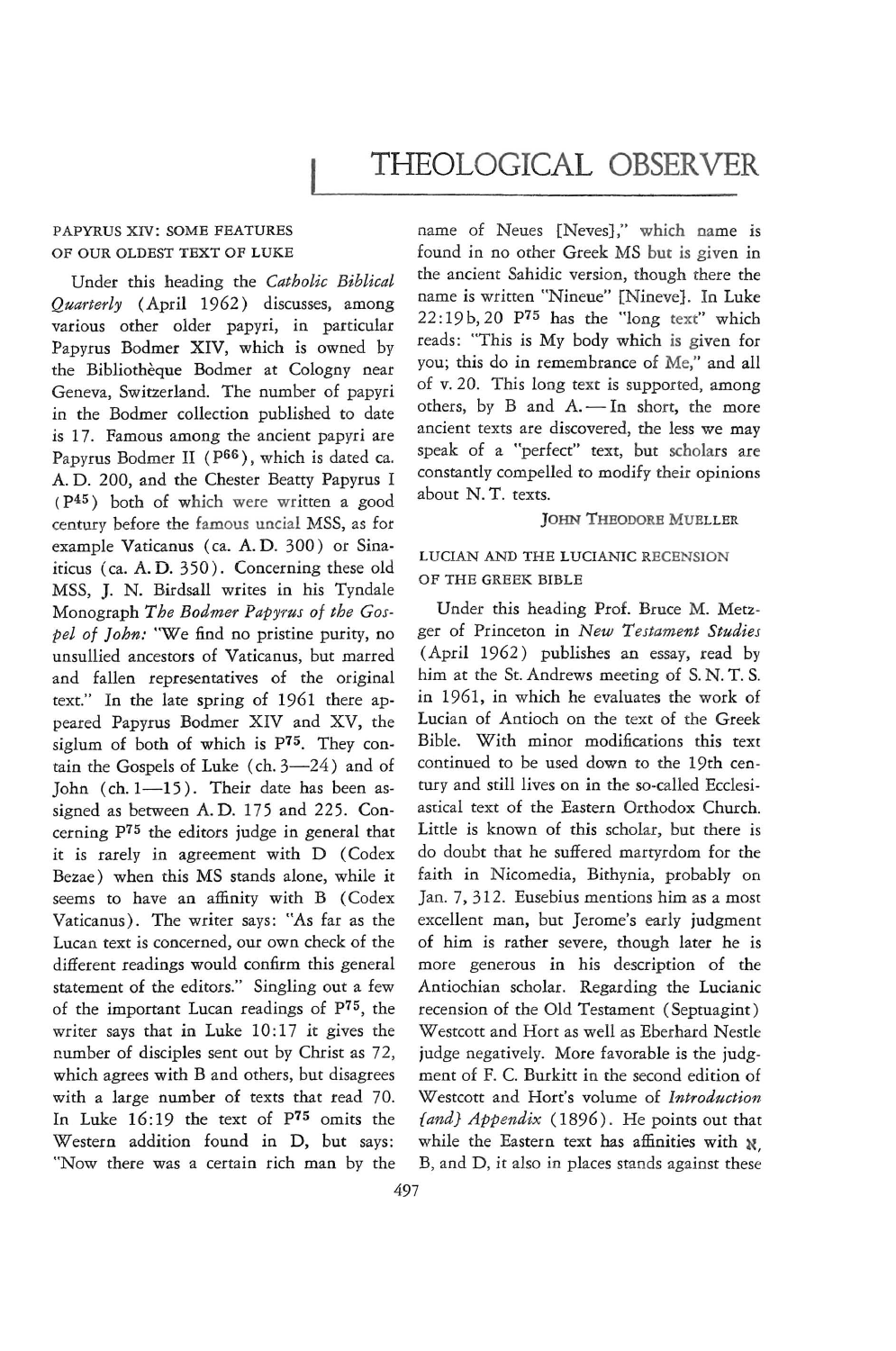texts. The discovery of various papyri in recent years makes one uneasy with Hort's reluctance to acknowledge the possibility that an ancient reading may have been preserved in the Antiochian text. Particularly p45 and  $P<sup>46</sup>$ , as also  $P<sup>66</sup>$ , seem to prove that occasionally the later Byzantine text preserves a reading that dates from the second or third century and for which there had been no other early witness. Dr. Metzger then supplies a number of samples, suggesting that some of the roots of the Antiochian text go back to a very early date, in fact, that they antedate Lucian by several generations, if not by several centuries. "The possibility should even be left open that a reading which happens to be preserved in the Lucianic text alone may commend itself as the original."

#### JOHN THEODORE MUELLER

#### BRIEF ITEMS FROM THE NATIONAL LUTHERAN COUNCIL

Chicago. - An invitation to enter into unity talks with the American Lutheran Church and the Lutheran Church - Missouri Synod has been declined in behalf of the emerging Lutheran Church in America. The negative action on a proposal for discussions looking toward pulpit and altar fellowship among all branches of American Lutheranism was taken here by the Joint Commission on Lutheran Unity.

It was one of the final decisions of the JCLU at a one-day meeting on May 25 as it completed preparations for the four-way merger that established a new denomination of 3,200,000 members.

Approving a resolution drafted by its chairman, Dr. Malvin H. Lundeen of Minneapolis, president of Augustana, the JCLU declared that it "receives with appreciation" the invitation of the ALC and the Missouri Synod "to join in a conference on pulpit and altar fellowship, and is sympathetic to its purpose. However, it is the present consensus of the JCLU that action should first be taken by

the various Lutheran bodies on the proposed association of Lutheran bodies, in which provision will be made for common theological study and discussion."

In a brief discussion from the floor, commissioners expressed a fear that the proposal for doctrinal talks at this time might be "disturbing" to current plans for a successor organization to the National Lutheran Council. Each of the three major Lutheran bodies is being asked at conventions this year to "record itself as favoring the formation of an inclusive inter-Lutheran agency in the United States of America."

The new cooperative association (as agreed upon in conversations over the past two years between the representatives of the NLC's participating bodies and the Missouri Synod) would be devoted to a program of common theological study and Christian service.

In the area of common theological study, the agency would "seek theological consensus in a systematic and continuing way on the basis of the Scriptures and the witness of the Lutheran Confessions." In the area of Christian service, it would "give participating bodies opportunity to work together in the fulfilling of their responsibility of Christian service in functions to be specified in the constitution and bylaws."

It is stressed in the proposal that the establishment of pulpit and altar fellowship and organic unions "shall be outside the sphere of this agency" and that "formal steps toward these objectives shall be left to the initiative and decision of the church bodies concerned."

All Lutheran bodies in the U. S. would be invited to participate in the planning and formation of the new association. Seven representatives from each accepting group would develop a constitution and any other additional rules found necessary for the proposed agency. All would be submitted to the appropriate church conventions for action, if possible by 1965.

The invitation to the LCA to participate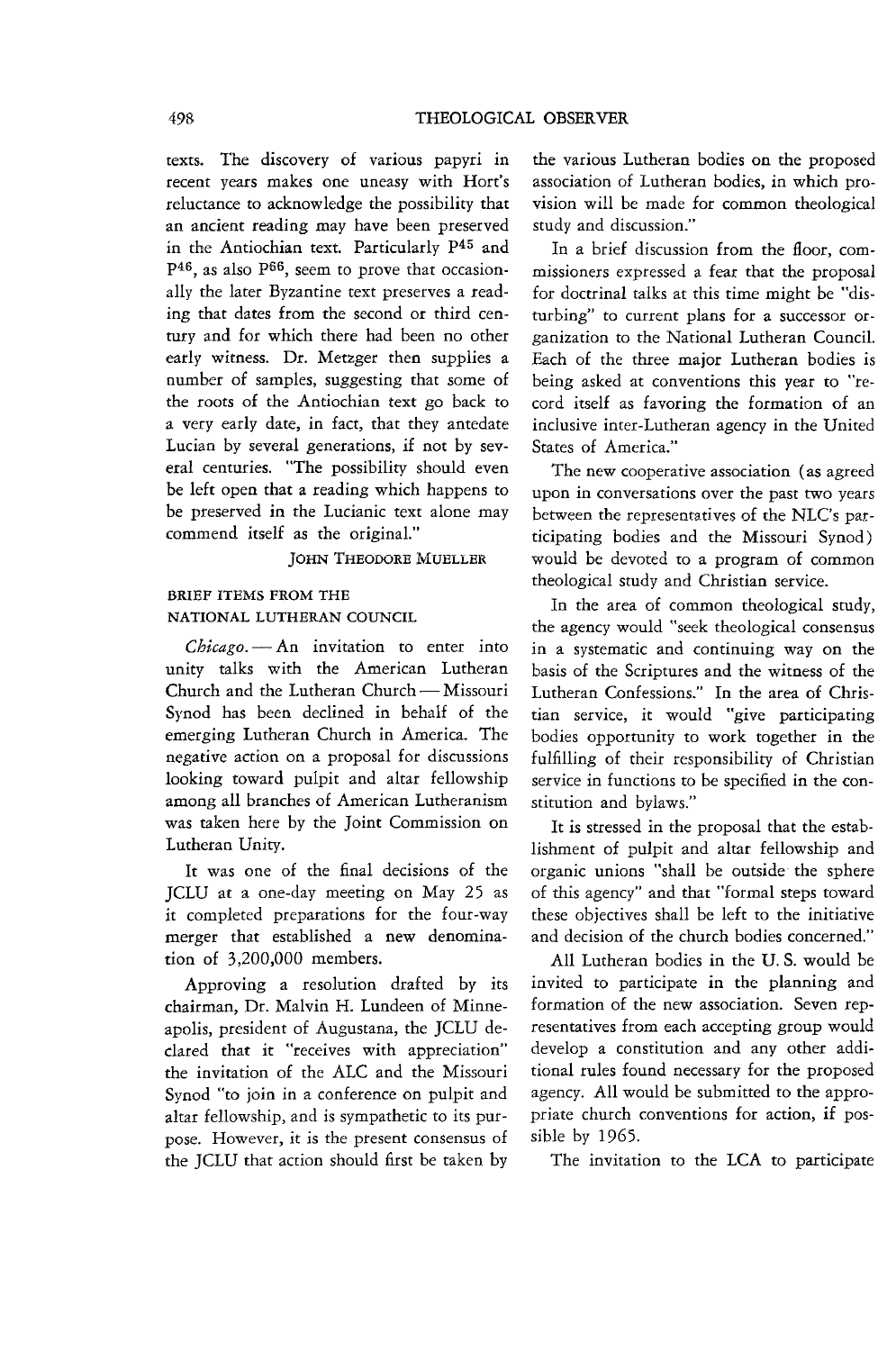in unity talks was extended by Dr. Fredrik A. Schiotz of Minneapolis, president of the ALC, which was organized in 1960 through merger of the Evangelical Lutheran Church, the old ALC, and the United Evangelical Lutheran Church.

In his letter to Dr. Lundeen, Dr. Schiotz said that representatives of his church body and the Missouri Synod met last Feb. 10 and "in the course of discussion it was agreed that it would be desirable that the projected discussions should be on a tripartite basis, including the Lutheran Church in America. If the LCA should be sympathetic to our proposal for discussions, all Lutheran bodies in the States should be invited to participate. On the other hand, if the LCA should not find it desirable to participate in the proposed discussions, the Lutheran Church - Missouri Synod and the ALC would proceed with the discussions as first projected."

Doctrinal discussions between the new ALC and the Missouri Synod were proposed early in 1959 by the Joint Union Committee which negotiated the merger of the ELC, old ALC, and UELC. The Missouri Synod authorized the talks at its triennial convention in June 1959, and its invitation to participate in them was accepted at the constituting convention of the ALC in April 1960.

St. Louis, Mo. - Publication of the first volume of a new theological series on Lutheranism of the seventeenth century was announced here by officials of an inter-Lutheran Symposium created to study the period. The new 150-page book, published with a grant from the Lutheran Brotherhood, fraternal life insurance society, includes nine papers by theologians of major Lutheran bodies and a historical memoir on the four-year existence of the Symposium.

The Symposium was started in 1958 at Concordia Seminary in St. Louis, an institution of The Lutheran Church-Missouri Synod. The group's continuation committee announced it was formed as "a major mani-

festation of increasing contemporary interest in the seventeenth century in both American and European Lutheranism. When American Lutheran theology was in its formative period a hundred years ago the seventeenth century influenced it more profoundly than did either the sixteenth or the eighteenth centuries."

The specific period under study started in 1580 with the publication of the collected Lutheran creedal standards, the Book of Concord, and ended in 1713 with the death of David Hollaz, the last great systematizer of Lutheran theology. Major movements of the era, which is notable for cultural achievements, music, and philosophical reflection, include confessional orthodoxy and the beginnings of Pietism.

Participants in the Symposium have included theology professors, pastors, seminarians, college and high school teachers, and church musicians. The most recent meeting was June 10, 11 at Chicago Lutheran Theological Seminary, Maywood, Ill.

Titled, "Selected Papers of the Symposium on Seventeenth-Century Lutheranism," the new volume contains contributions from Prof. Edmund Smits of Luther Theological Seminary, St. Paul, Minn.; the Rev. Kenneth K. Miller, assistant pastor of Emmaus Church, Fort Wayne, Ind.; the Rev. Robert P. Scharlemann, pastor of Bethlehem Church, Carlyle-Ferrin, Ill.; Prof. Walter E. Buszin of Concordia Seminary, St. Louis, Mo.; Prof. Henry \if. Reimann of the same faculty; the Rev. Carl E. Braaten, visiting professor at Chicago Lutheran Theological Seminary; Dr. Conrad Bergendoff, President of Augustana College, Rock Island, Ill.; Prof. Wilhelm C. Linss of Central Lutheran Theological Seminary, Fremont, Nebr.; Dean Walter J. Kukkonen of the Suomi Theological Seminary, Maywood, Ill.; and the Rev. George F. Lobien, pastor of Zion Church, Hillsboro, Mo., author of the historical memoir.

*Hamburg, Germany.* - A comprehensive blueprint for a 3,500,000-member united Lu-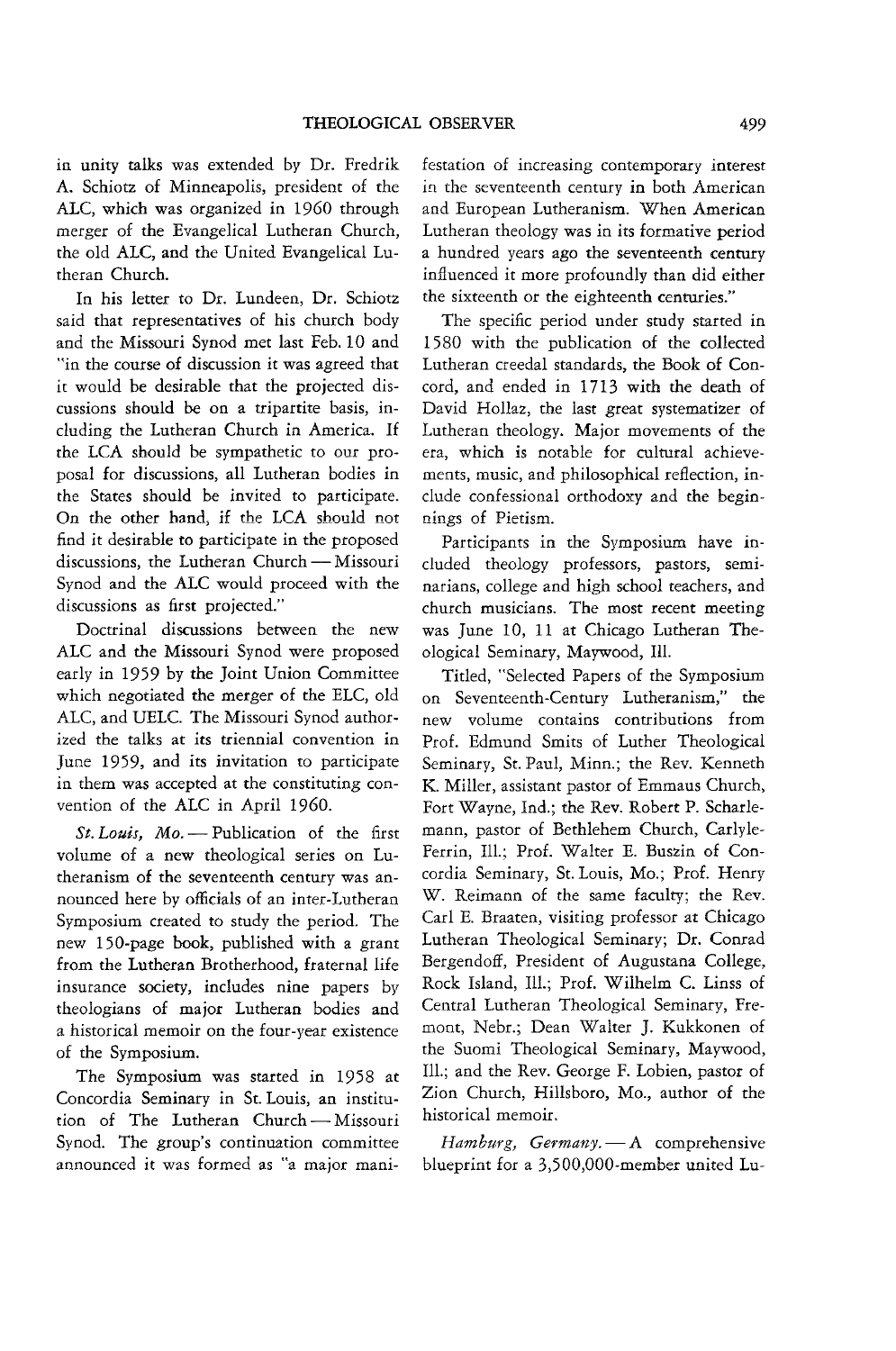theran Church to cover all of West Germany north of the Elbe river has been produced by one of the several overlapping churches now functioning in this territory. The detailed structure plan was developed *by* a special commission of the Lutheran *Landeskii'che* in the State of Hamburg and was unanimously adopted by its synod "as a basis for further discussions" with the other churches concerned.

Merger negotiations have been carried on intermittently for the past six years by the 790,OOO-member Hamburg Church, the 2,480,000-member Lutheran *Landeskirche* of Schleswig-Holstein, and the 212,000 member Lutheran Church in Lübeck. They have made efforts also to draw into their discussions the 3,7S0,OOO-member Lutheran Landeskirche of Hannover and the 100,000member Lutheran Church of Eutin. The latter is the only one of the churches involved which is not affiliated with either the United Evangelical Lutheran Church of Germany (VELKD) or the Lutheran World Federation.

Present at the Hamburg synod meeting when the union proposal was reported and discussed were leaders from the four other churches. They heard the chairman of the Hamburg Church's special commission, Dr. Kurt Dietrich Schmidt, review the past ecclesiastical situation in this territory. Dr. Schmidt, who is professor of church history at the university here, stated that for the first time since the Reformation, Lutherans of this part of Germany had the opportunity and obligation to constitute a well-delineated, self-contained territorial church. The boundaries of the existing North German churches have been described as "a relic of the German territorial borders going back to 1866, or even to the days of the Congress of Vienna (1815)." Hamburg and Lubeck are Hanseatic cities that were once free states.

The commission, which was appointed in May 1961, proposed that the united church have four dioceses, each with its own bishop, synod, and church council. The whole church also would have a 66-member synod and a church council, as well as a bishops' council. The elected chairman of the latter would be called presiding bishop. A representative of the church council of the Hamburg *Landeskircbe* told the synod meeting that a memorandum drawn up by the council to serve as a basis for merger negotiations with the other churches contained similar conclusions concerning the organization of the united church.

Merger of the three north-of-the-Elbe churches - or four if the Eutin *Landeskircbe*  joined them - would result in a new Lutheran body that would be the third largest in this country. Retaining first and second places would be the 3,SOO,OOO-member Church of Saxony and the Church of Hannover.

*Berlin.* - Representatives of three of the four Lutheran free churches in Germany met here in May to plan the beginning of common work which, it is hoped, may lead eventually to formation of one church body. The three bodies are the Independent (Selbstandige) Lutheran Church, the Evangelical Lutheran Free Church (originally of Saxony), and the "Old Lutheran" Church (formerly of Prussia) .

The Rev. Hans-Lutz Poetsch, pastor in Bremen and head of the news bureau of the Saxon Free Church, announced that the first German-language radio broadcast of the Lutheran Hour to be produced by the German free churches would go on the air over Radio Luxembourg on June 3.

The Lutheran Laymen's League of The Lutheran Church - Missouri Synod in the United States has produced previous Germanlanguage broadcasts and will continue to furnish financial support for the new series. Mr. Poetsch, manager of the Lutheran Hour branch office in Bremen, will serve as coordinator and main speaker for the new program.